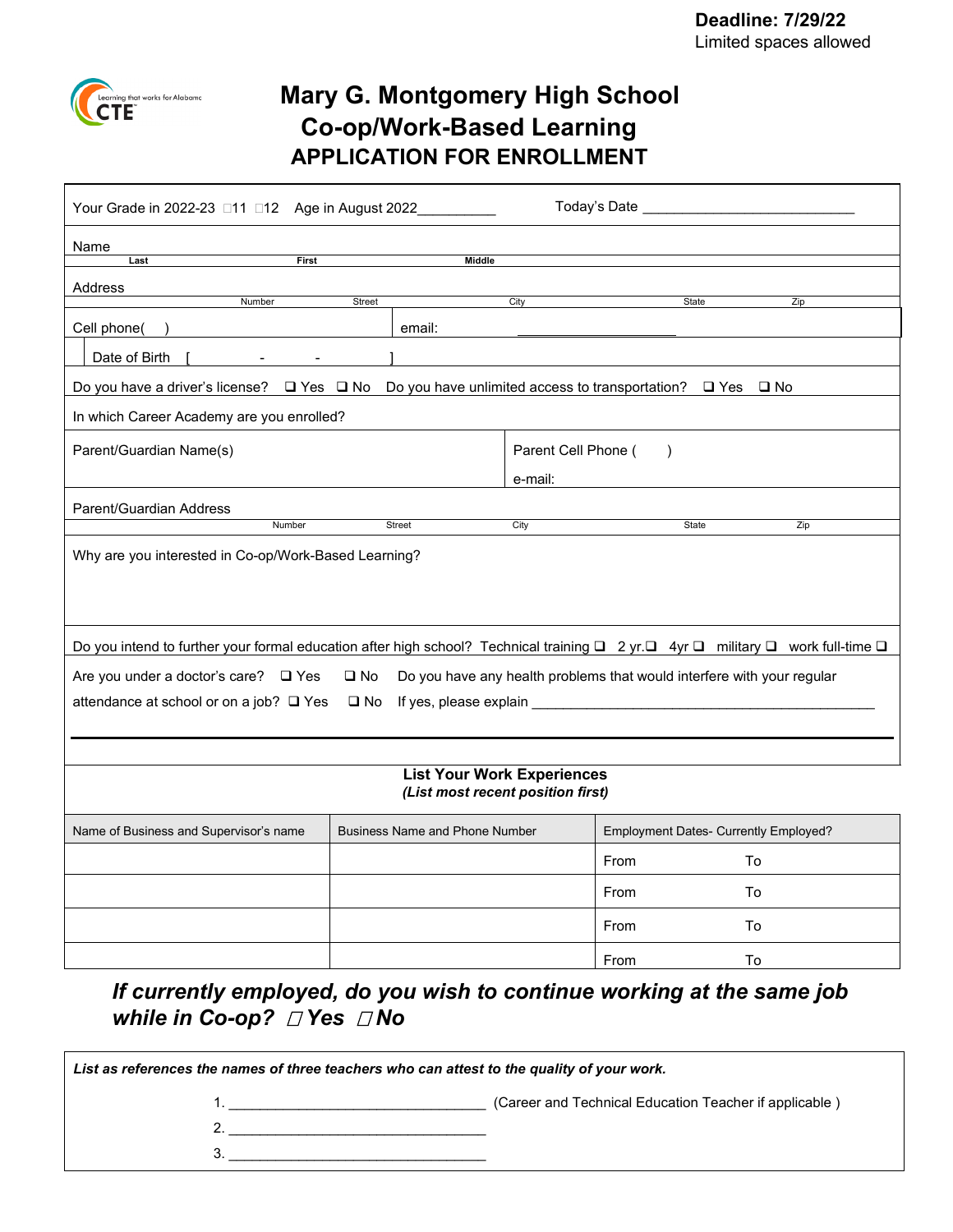#### To the Student:

Work-Based Learning/Co-op provides an opportunity *to be considered* for **apprenticeships/internships** in business and industries in our area. You further understand that **NO apprenticeship or internship is guaranteed**. *You must apply, interview and compete for the placement based on your skill, your abilities and your aptitude.* When you enroll in Work-Based Learning, you indicate that you are sincerely interested in putting forth your best efforts to receive work-based experience. You must document 140 hours of work experience with a check stub for each block of Co-op to pass course and receive credit. If you accept this responsibility, please sign in the space provided.

| <b>Student Signature</b>                                                                                                                                                                                                                                                                                                   | Date |
|----------------------------------------------------------------------------------------------------------------------------------------------------------------------------------------------------------------------------------------------------------------------------------------------------------------------------|------|
|                                                                                                                                                                                                                                                                                                                            |      |
| To the Parent/Guardian:                                                                                                                                                                                                                                                                                                    |      |
| Do you consent to your child entering Work-Based Learning/Co-op, arranging transportation, and agree to cooperate with the<br>school and the training agency in making the training and education of the greatest possible benefit to your child? If so, please<br>indicate your support and approval with your signature. |      |

| Paren<br>iianature<br>.<br>'''<br>וור<br>чы.<br>. | ان Oate |  |
|---------------------------------------------------|---------|--|
|                                                   |         |  |

### *To Be Completed by the WBL Teacher-Coordinator to determine eligibility of student.*

 On Track for Graduation: \_\_\_\_yes \_\_\_\_\_No Successful completion of **Career Preparedness**: \_\_\_\_Yes \_\_\_\_No Current Attendance Record: Number of absences \_\_\_\_\_\_\_\_ Number of tardies \_\_\_\_\_\_\_\_\_\_\_\_ Current Disciplinary Record: Total Discipline Reports \_\_\_\_\_\_\_\_\_\_\_\_\_\_Cumulative GPA:

#### **List Career and Technical Occupational Courses or Career Objective that determine student's potential placement:**

|                        |                | Verified By     | the contract of the contract of the contract of the contract of the contract of the contract of the contract of<br>Counselor/School Administrator/WBL Teacher-Coordinator |  |
|------------------------|----------------|-----------------|---------------------------------------------------------------------------------------------------------------------------------------------------------------------------|--|
| Status of Application: | $\Box$ Pending | $\Box$ Approved | $\Box$ Not Approved                                                                                                                                                       |  |

The Mobile County Public School System does not discriminate on the basis of race, color, national origin, sex, disability, or age in its programs and activities and provides equal access to the Boy Scouts and other designated youth groups. The following person has been designated to handle inquiries regarding the non-discrimination policies: George Smith (251) 221- 4543

To file a complaint of discrimination write the Mobile County Public School System, Human Resources Department, George Smith, One Magnum Pass, Mobile, AL 36618 or call (251) 221-4543. Mobile County Public Schools is an equal opportunity provider and employer.

### **Return completed application and employment verification to:**

**The drop box in front of school or Room 109 no later than July 29, 2022**

Ms. Georgia Brown Co-op Coordinator Gbrown1@mcpss.com Room 109 251.221.3161